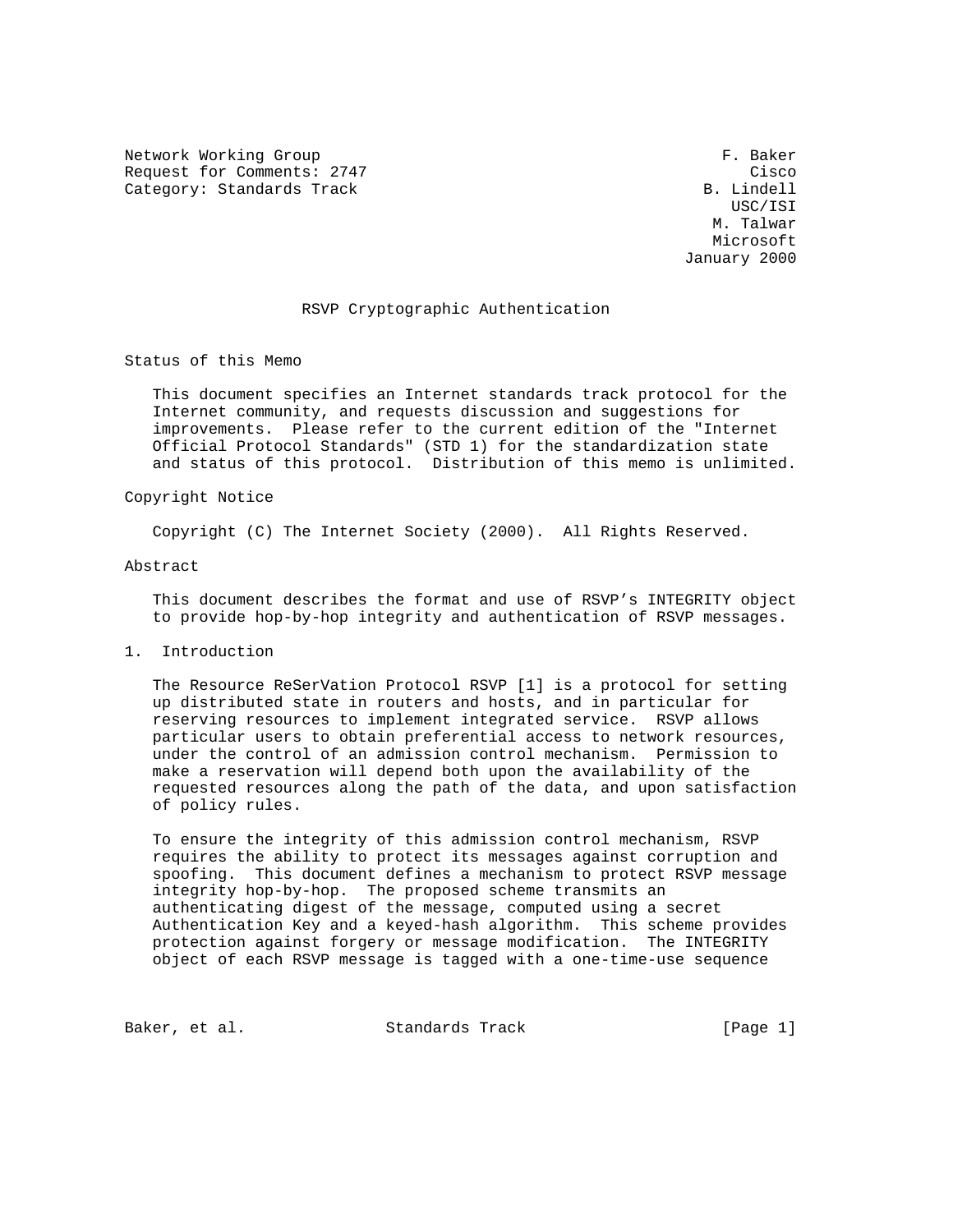number. This allows the message receiver to identify playbacks and hence to thwart replay attacks. The proposed mechanism does not afford confidentiality, since messages stay in the clear; however, the mechanism is also exportable from most countries, which would be impossible were a privacy algorithm to be used. Note: this document uses the terms "sender" and "receiver" differently from [1]. They are used here to refer to systems that face each other across an RSVP hop, the "sender" being the system generating RSVP messages.

 The message replay prevention algorithm is quite simple. The sender generates packets with monotonically increasing sequence numbers. In turn, the receiver only accepts packets that have a larger sequence number than the previous packet. To start this process, a receiver handshakes with the sender to get an initial sequence number. This memo discusses ways to relax the strictness of the in-order delivery of messages as well as techniques to generate monotonically increasing sequence numbers that are robust across sender failures and restarts.

 The proposed mechanism is independent of a specific cryptographic algorithm, but the document describes the use of Keyed-Hashing for Message Authentication using HMAC-MD5 [7]. As noted in [7], there exist stronger hashes, such as HMAC-SHA1; where warranted, implementations will do well to make them available. However, in the general case, [7] suggests that HMAC-MD5 is adequate to the purpose at hand and has preferable performance characteristics. [7] also offers source code and test vectors for this algorithm, a boon to those who would test for interoperability. HMAC-MD5 is required as a baseline to be universally included in RSVP implementations providing cryptographic authentication, with other proposals optional (see Section 6 on Conformance Requirements).

 The RSVP checksum MAY be disabled (set to zero) when the INTEGRITY object is included in the message, as the message digest is a much stronger integrity check.

1.1. Conventions used in this document

 The key words "MUST", "MUST NOT", "REQUIRED", "SHALL", "SHALL NOT", "SHOULD", "SHOULD NOT", "RECOMMENDED", "MAY", and "OPTIONAL" in this document are to be interpreted as described in [8].

1.2. Why not use the Standard IPSEC Authentication Header?

 One obvious question is why, since there exists a standard authentication mechanism, IPSEC [3,5], we would choose not to use it. This was discussed at length in the working group, and the use of IPSEC was rejected for the following reasons.

Baker, et al. Standards Track [Page 2]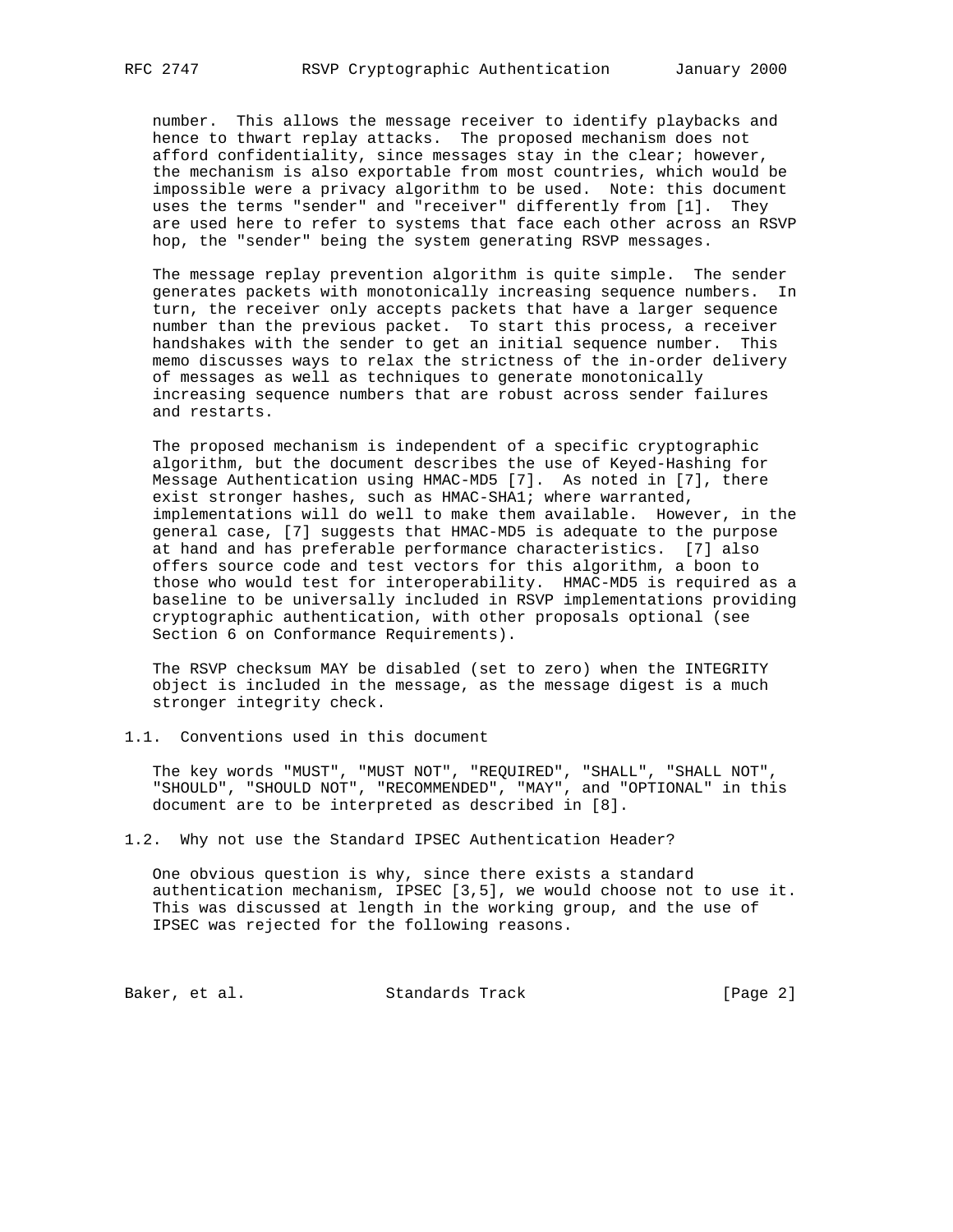The security associations in IPSEC are based on destination address. It is not clear that RSVP messages are well defined for either source or destination based security associations, as a router must forward PATH and PATH TEAR messages using the same source address as the sender listed in the SENDER TEMPLATE. RSVP traffic may otherwise not follow exactly the same path as data traffic. Using either source or destination based associations would require opening a new security association among the routers for which a reservation traverses.

 In addition, it was noted that neighbor relationships between RSVP systems are not limited to those that face one another across a communication channel. RSVP relationships across non-RSVP clouds, such as those described in Section 2.9 of [1], are not necessarily visible to the sending system. These arguments suggest the use of a key management strategy based on RSVP router to RSVP router associations instead of IPSEC.

2. Data Structures

2.1. INTEGRITY Object Format

 An RSVP message consists of a sequence of "objects," which are type length-value encoded fields having specific purposes. The information required for hop-by-hop integrity checking is carried in an INTEGRITY object. The same INTEGRITY object type is used for both IPv4 and IPv6.

The INTEGRITY object has the following format:

Keyed Message Digest INTEGRITY Object: Class = 4, C-Type = 1

 +-------------+-------------+-------------+-------------+ | Flags | 0 (Reserved)| | +-------------+-------------+ + Key Identifier +-------------+-------------+-------------+-------------+ | Sequence Number | | | +-------------+-------------+-------------+-------------+ | | + + | | + Keyed Message Digest | | |  $+$  +  $+$  +  $+$  +  $+$  +  $+$  +  $+$  +  $+$  +  $+$  +  $+$  +  $+$  +  $+$  +  $+$  +  $+$  +  $+$  +  $+$  +  $+$  +  $+$  +  $+$  +  $+$  +  $+$  +  $+$  +  $+$  +  $+$  +  $+$  +  $+$  +  $+$  +  $+$  +  $+$  +  $+$  +  $+$  +  $+$  +  $+$  +  $+$  +  $+$  +  $+$  +  $+$  +  $+$  + | | +-------------+-------------+-------------+-------------+

Baker, et al. Standards Track [Page 3]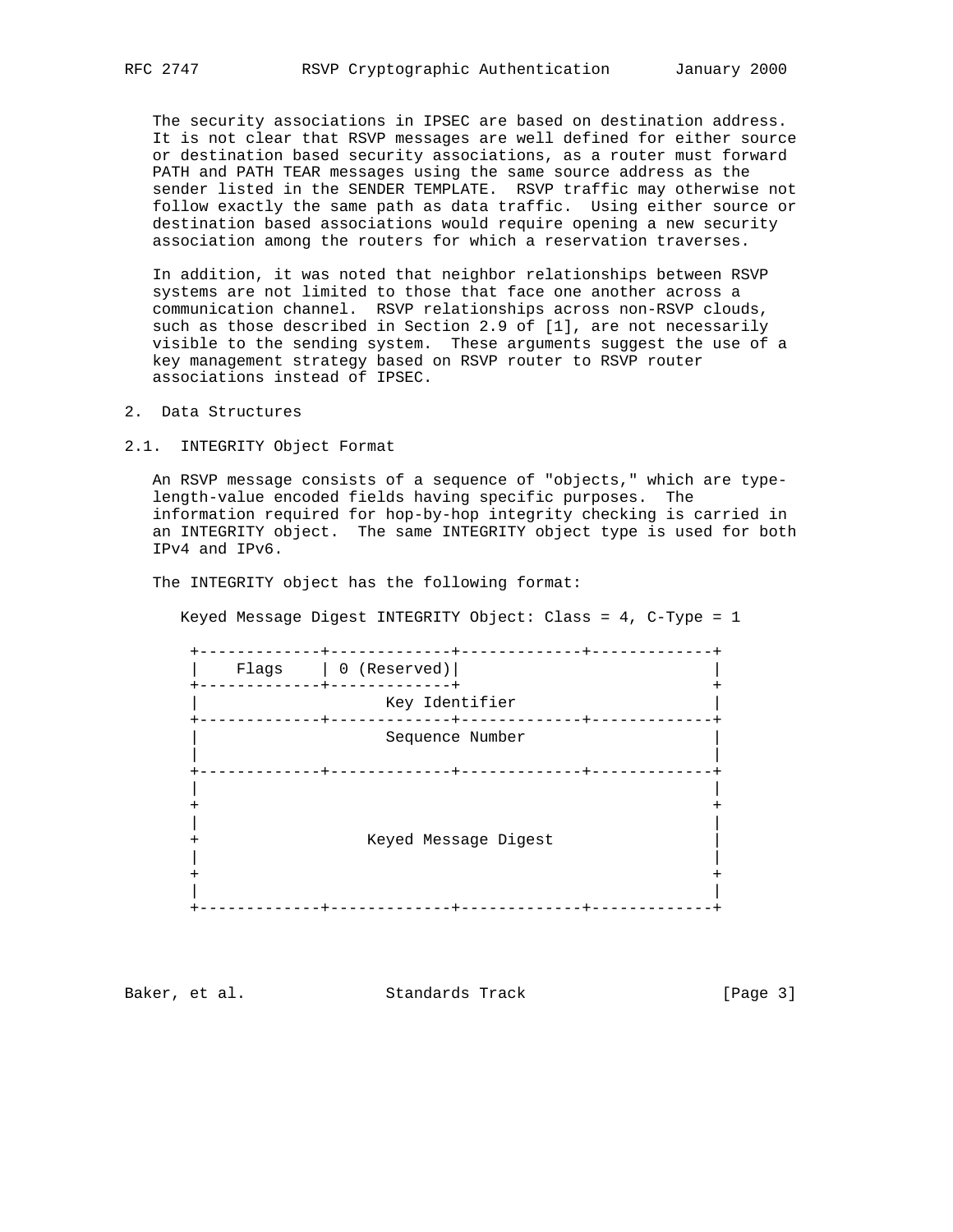o Flags: An 8-bit field with the following format:

Flags



 Currently only one flag (HF) is defined. The remaining flags are reserved for future use and MUST be set to 0.

- o Bit 0: Handshake Flag (HF) concerns the integrity handshake mechanism (Section 4.3). Message senders willing to respond to integrity handshake messages SHOULD set this flag to 1 whereas those that will reject integrity handshake messages SHOULD set this to 0.
- o Key Identifier: An unsigned 48-bit number that MUST be unique for a given sender. Locally unique Key Identifiers can be generated using some combination of the address (IP or MAC or LIH) of the sending interface and the key number. The combination of the Key Identifier and the sending system's IP address uniquely identifies the security association (Section  $2.2$ .
- o Sequence Number: An unsigned 64-bit monotonically increasing, unique sequence number.

 Sequence Number values may be any monotonically increasing sequence that provides the INTEGRITY object [of each RSVP message] with a tag that is unique for the associated key's lifetime. Details on sequence number generation are presented in Section 3.

 o Keyed Message Digest: The digest MUST be a multiple of 4 octets long. For HMAC-MD5, it will be 16 bytes long.

## 2.2. Security Association

 The sending and receiving systems maintain a security association for each authentication key that they share. This security association includes the following parameters:

Baker, et al. Standards Track [Page 4]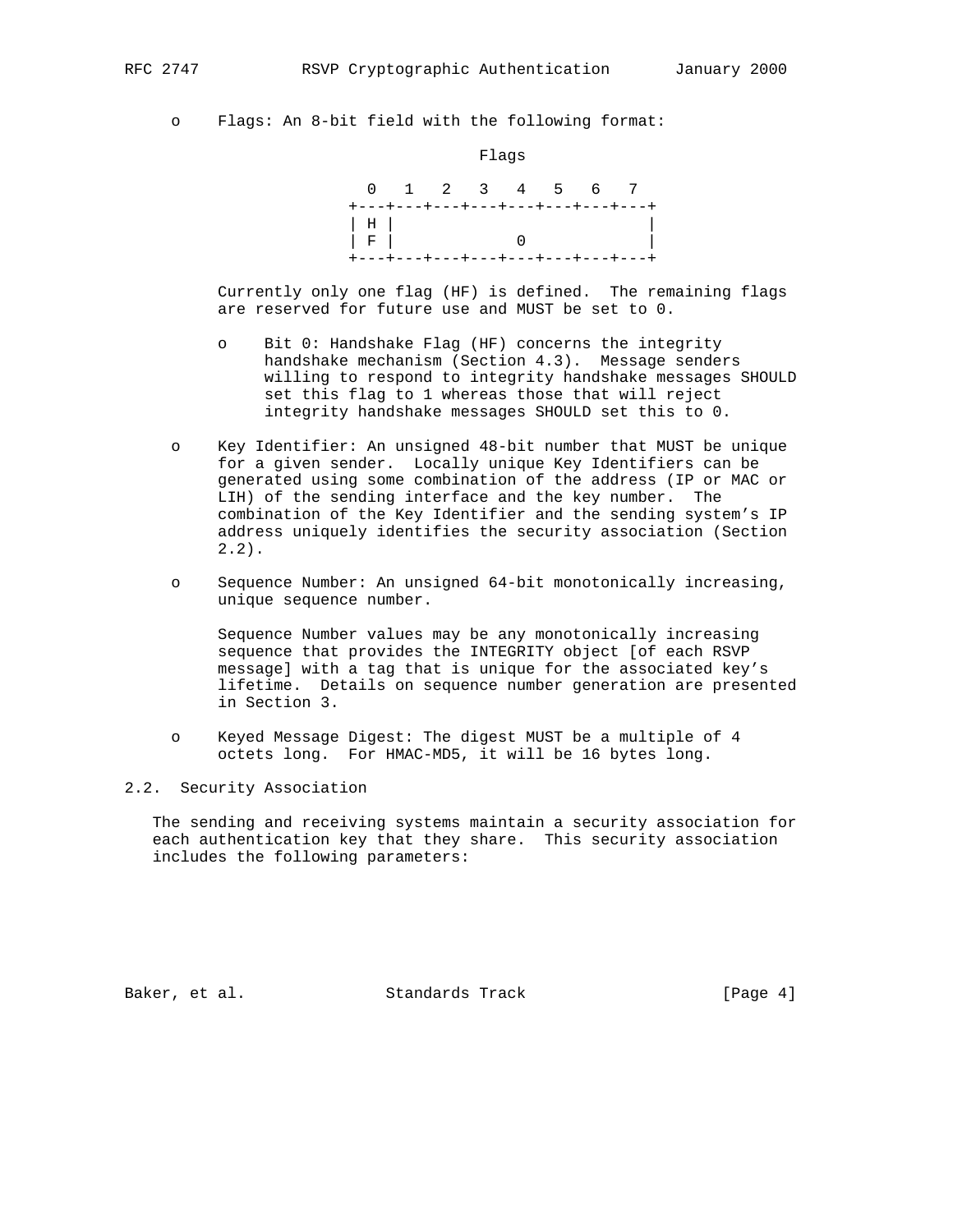- o Authentication algorithm and algorithm mode being used.
- o Key used with the authentication algorithm.
- o Lifetime of the key.
- o Associated sending interface and other security association selection criteria [REQUIRED at Sending System].
- o Source Address of the sending system [REQUIRED at Receiving System].
- o Latest sending sequence number used with this key identifier [REQUIRED at Sending System].
- o List of last N sequence numbers received with this key identifier [REQUIRED at Receiving System].
- 3. Generating Sequence Numbers

 In this section we describe methods that could be chosen to generate the sequence numbers used in the INTEGRITY object of an RSVP message. As previous stated, there are two important properties that MUST be satisfied by the generation procedure. The first property is that the sequence numbers are unique, or one-time, for the lifetime of the integrity key that is in current use. A receiver can use this property to unambiguously distinguish between a new or a replayed message. The second property is that the sequence numbers are generated in monotonically increasing order, modulo 2^64. This is required to greatly reduce the amount of saved state, since a receiver only needs to save the value of the highest sequence number seen to avoid a replay attack. Since the starting sequence number might be arbitrarily large, the modulo operation is required to accommodate sequence number roll-over within some key's lifetime. This solution draws from TCP's approach [9].

 The sequence number field is chosen to be a 64-bit unsigned quantity. This is large enough to avoid exhaustion over the key lifetime. For example, if a key lifetime was conservatively defined as one year, there would be enough sequence number values to send RSVP messages at an average rate of about 585 gigaMessages per second. A 32-bit sequence number would limit this average rate to about 136 messages per second.

 The ability to generate unique monotonically increasing sequence numbers across a failure and restart implies some form of stable storage, either local to the device or remotely over the network. Three sequence number generation procedures are described below.

Baker, et al. Standards Track [Page 5]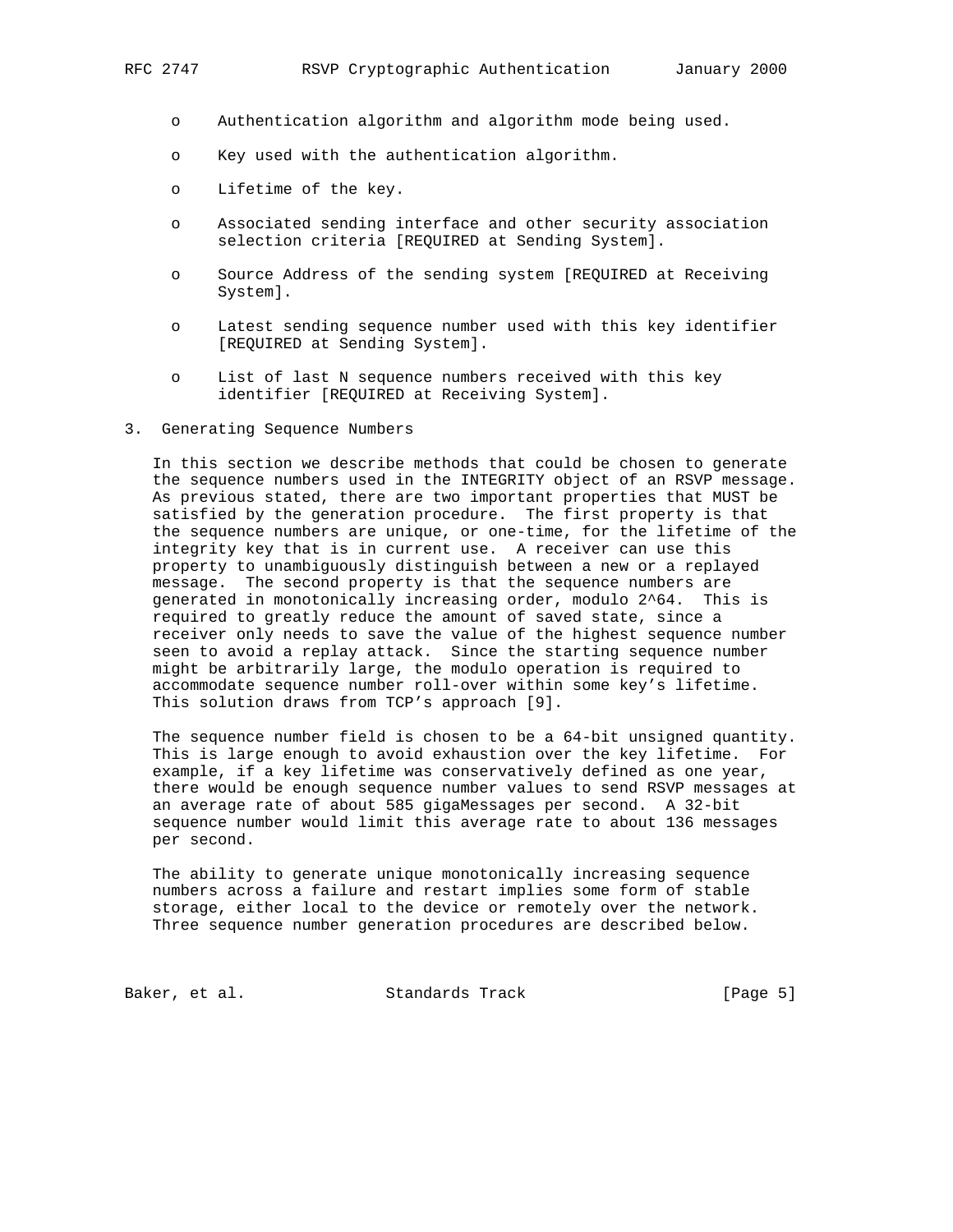#### 3.1. Simple Sequence Numbers

 The most straightforward approach is to generate a unique sequence number using a message counter. Each time a message is transmitted for a given key, the sequence number counter is incremented. The current value of this counter is continually or periodically saved to stable storage. After a restart, the counter is recovered using this stable storage. If the counter was saved periodically to stable storage, the count should be recovered by increasing the saved value to be larger than any possible value of the counter at the time of the failure. This can be computed, knowing the interval at which the counter was saved to stable storage and incrementing the stored value by that amount.

#### 3.2. Sequence Numbers Based on a Real Time Clock

 Most devices will probably not have the capability to save sequence number counters to stable storage for each key. A more universal solution is to base sequence numbers on the stable storage of a real time clock. Many computing devices have a real time clock module that includes stable storage of the clock. These modules generally include some form of nonvolatile memory to retain clock information in the event of a power failure.

 In this approach, we could use an NTP based timestamp value as the sequence number. The roll-over period of an NTP timestamp is about 136 years, much longer than any reasonable lifetime of a key. In addition, the granularity of the NTP timestamp is fine enough to allow the generation of an RSVP message every 200 picoseconds for a given key. Many real time clock modules do not have the resolution of an NTP timestamp. In these cases, the least significant bits of the timestamp can be generated using a message counter, which is reset every clock tick. For example, when the real time clock provides a resolution of 1 second, the 32 least significant bits of the sequence number can be generated using a message counter. The remaining 32 bits are filled with the 32 least significant bits of the timestamp. Assuming that the recovery time after failure takes longer than one tick of the real time clock, the message counter for the low order bits can be safely reset to zero after a restart.

3.3. Sequence Numbers Based on a Network Recovered Clock

 If the device does not contain any stable storage of sequence number counters or of a real time clock, it could recover the real time clock from the network using NTP. Once the clock has been recovered following a restart, the sequence number generation procedure would be identical to the procedure described above.

Baker, et al. Standards Track [Page 6]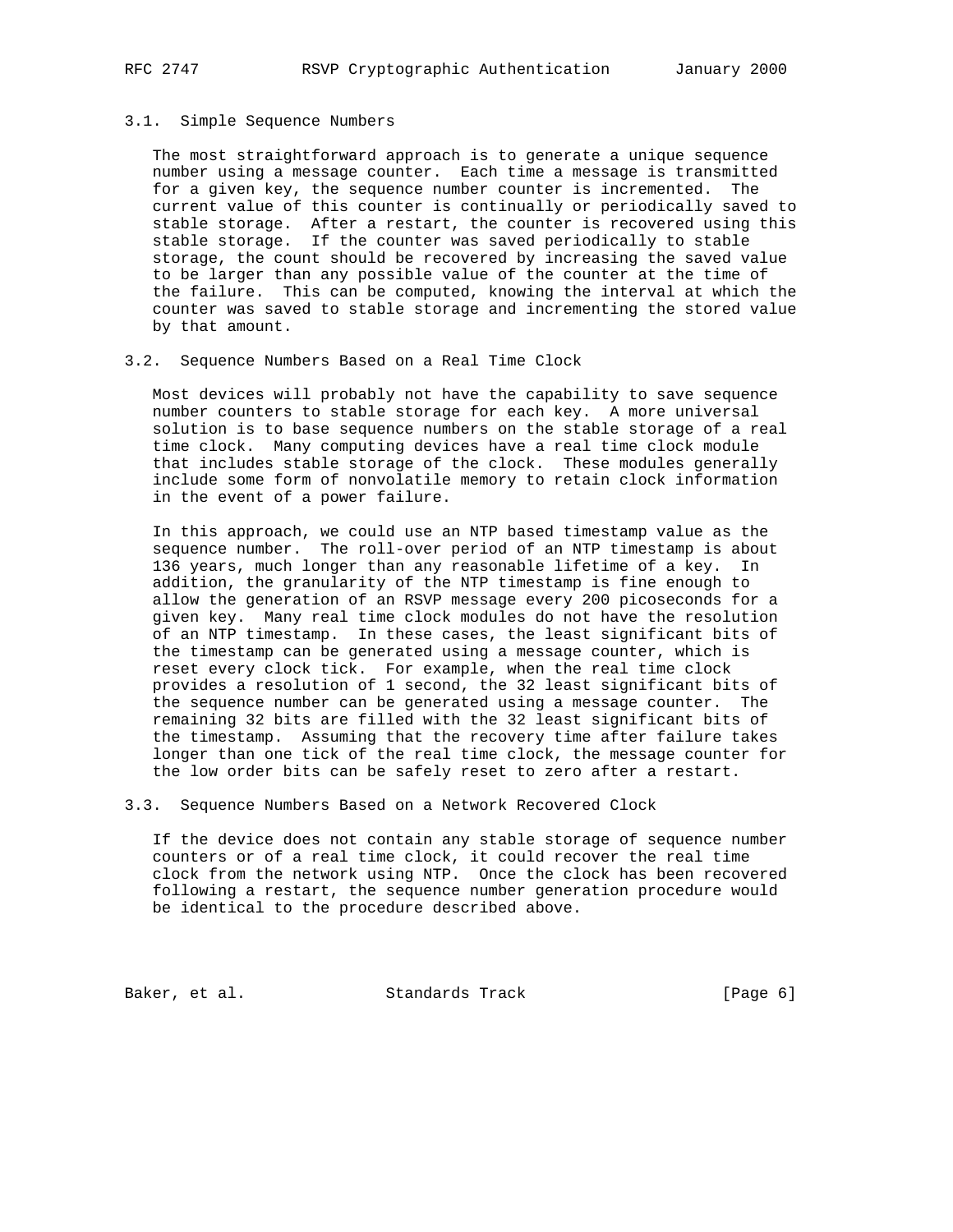#### 4. Message Processing

 Implementations SHOULD allow specification of interfaces that are to be secured, for either sending messages, or receiving them, or both. The sender must ensure that all RSVP messages sent on secured sending interfaces include an INTEGRITY object, generated using the appropriate Key. Receivers verify whether RSVP messages, except of the type "Integrity Challenge" (Section 4.3), arriving on a secured receiving interface contain the INTEGRITY object. If the INTEGRITY object is absent, the receiver discards the message.

 Security associations are simplex - the keys that a sending system uses to sign its messages may be different from the keys that its receivers use to sign theirs. Hence, each association is associated with a unique sending system and (possibly) multiple receiving systems.

 Each sender SHOULD have distinct security associations (and keys) per secured sending interface (or LIH). While administrators may configure all the routers and hosts on a subnet (or for that matter, in their network) using a single security association, implementations MUST assume that each sender may send using a distinct security association on each secured interface. At the sender, security association selection is based on the interface through which the message is sent. This selection MAY include additional criteria, such as the destination address (when sending the message unicast, over a broadcast LAN with a large number of hosts) or user identities at the sender or receivers [2]. Finally, all intended message recipients should participate in this security association. Route flaps in a non RSVP cloud might cause messages for the same receiver to be sent on different interfaces at different times. In such cases, the receivers should participate in all possible security associations that may be selected for the interfaces through which the message might be sent.

 Receivers select keys based on the Key Identifier and the sending system's IP address. The Key Identifier is included in the INTEGRITY object. The sending system's address can be obtained either from the RSVP HOP object, or if that's not present (as is the case with PathErr and ResvConf messages) from the IP source address. Since the Key Identifier is unique for a sender, this method uniquely identifies the key.

 The integrity mechanism slightly modifies the processing rules for RSVP messages, both when including the INTEGRITY object in a message sent over a secured sending interface and when accepting a message received on a secured receiving interface. These modifications are detailed below.

Baker, et al. Standards Track [Page 7]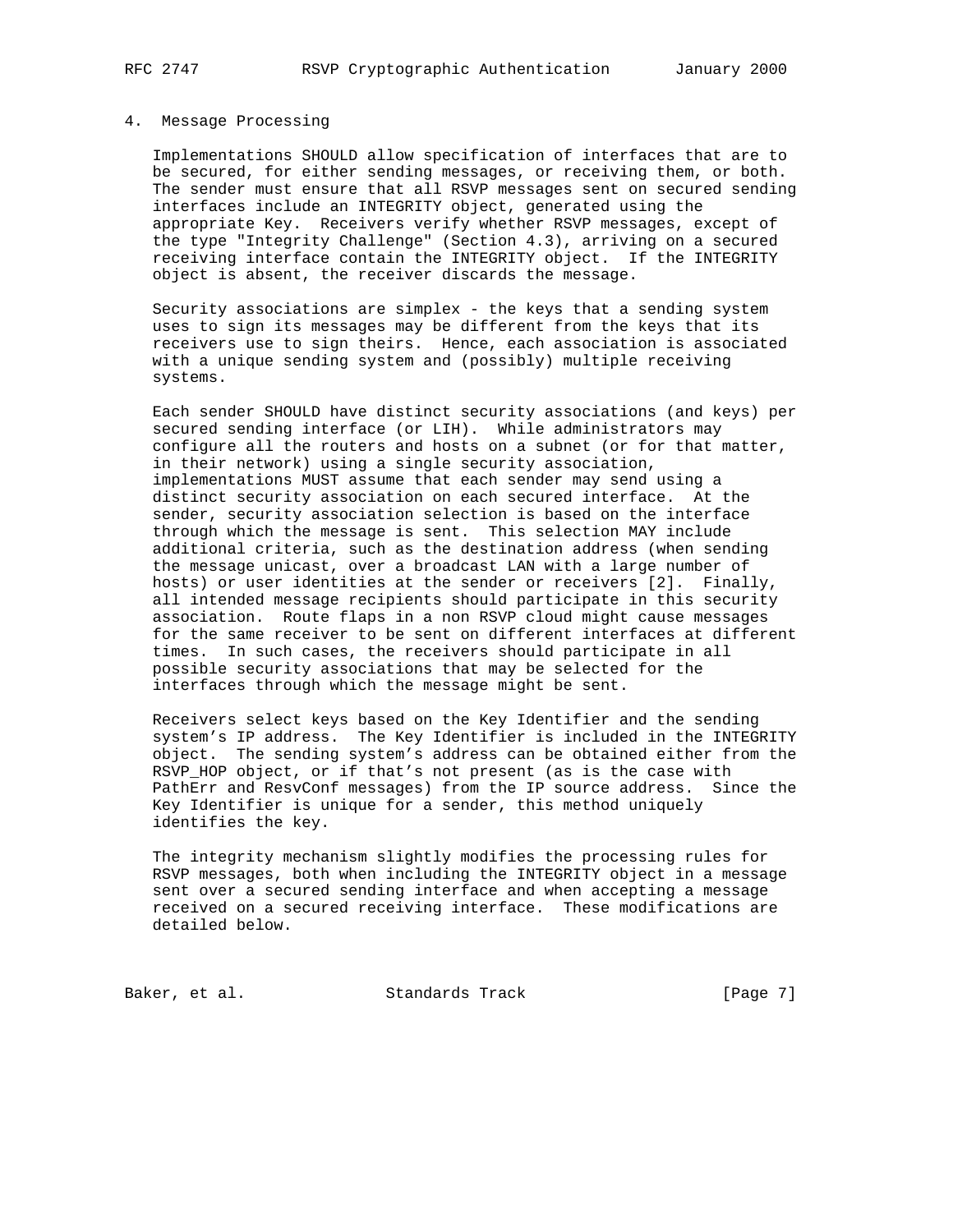#### 4.1. Message Generation

 For an RSVP message sent over a secured sending interface, the message is created as described in [1], with these exceptions:

- (1) The RSVP checksum field is set to zero. If required, an RSVP checksum can be calculated when the processing of the INTEGRITY object is complete.
- (2) The INTEGRITY object is inserted in the appropriate place, and its location in the message is remembered for later use.
- (3) The sending interface and other appropriate criteria (as mentioned above) are used to determine the Authentication Key and the hash algorithm to be used.
- (4) The unused flags and the reserved field in the INTEGRITY object MUST be set to 0. The Handshake Flag (HF) should be set according to rules specified in Section 2.1.
- (5) The sending sequence number MUST be updated to ensure a unique, monotonically increasing number. It is then placed in the Sequence Number field of the INTEGRITY object.
- (6) The Keyed Message Digest field is set to zero.
- (7) The Key Identifier is placed into the INTEGRITY object.
- (8) An authenticating digest of the message is computed using the Authentication Key in conjunction with the keyed-hash algorithm. When the HMAC-MD5 algorithm is used, the hash calculation is described in [7].
- (9) The digest is written into the Cryptographic Digest field of the INTEGRITY object.
- 4.2. Message Reception

 When the message is received on a secured receiving interface, and is not of the type "Integrity Challenge", it is processed in the following manner:

- (1) The RSVP checksum field is saved and the field is subsequently set to zero.
- (2) The Cryptographic Digest field of the INTEGRITY object is saved and the field is subsequently set to zero.

Baker, et al. Standards Track [Page 8]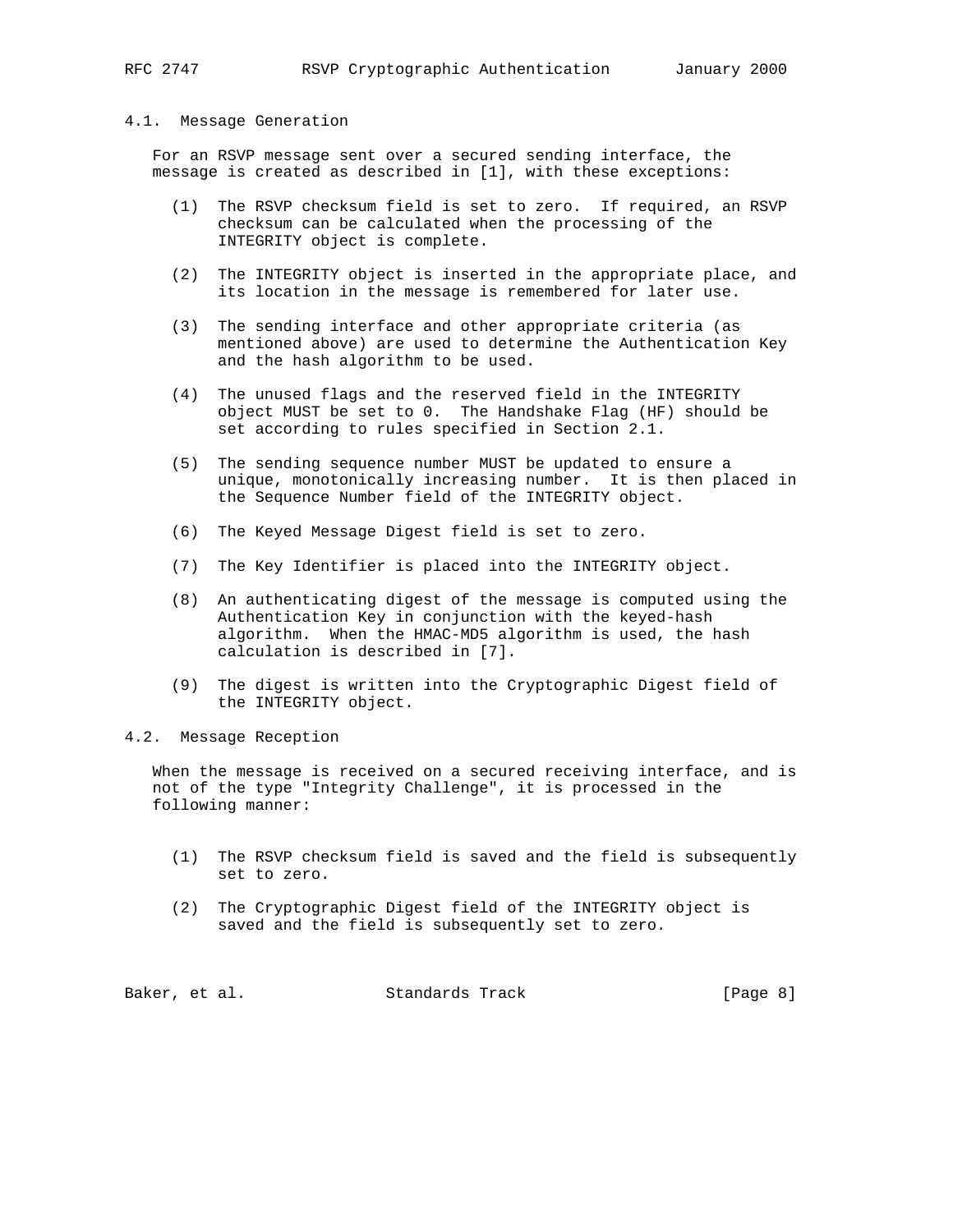- (3) The Key Identifier field and the sending system address are used to uniquely determine the Authentication Key and the hash algorithm to be used. Processing of this packet might be delayed when the Key Management System (Appendix 1) is queried for this information.
- (4) A new keyed-digest is calculated using the indicated algorithm and the Authentication Key.
- (5) If the calculated digest does not match the received digest, the message is discarded without further processing.
- (6) If the message is of type "Integrity Response", verify that the CHALLENGE object identically matches the originated challenge. If it matches, save the sequence number in the INTEGRITY object as the largest sequence number received to date.

 Otherwise, for all other RSVP Messages, the sequence number is validated to prevent replay attacks, and messages with invalid sequence numbers are ignored by the receiver.

 When a message is accepted, the sequence number of that message could update a stored value corresponding to the largest sequence number received to date. Each subsequent message must then have a larger (modulo 2^64) sequence number to be accepted. This simple processing rule prevents message replay attacks, but it must be modified to tolerate limited out-of-order message delivery. For example, if several messages were sent in a burst (in a periodic refresh generated by a router, or as a result of a tear down function), they might get reordered and then the sequence numbers would not be received in an increasing order.

 An implementation SHOULD allow administrative configuration that sets the receiver's tolerance to out-of-order message delivery. A simple approach would allow administrators to specify a message window corresponding to the worst case reordering behavior. For example, one might specify that packets reordered within a 32 message window would be accepted. If no reordering can occur, the window is set to one.

 The receiver must store a list of all sequence numbers seen within the reordering window. A received sequence number is valid if (a) it is greater than the maximum sequence number received or (b) it is a past sequence number lying within the reordering window and not recorded in the list. Acceptance of

Baker, et al. Standards Track [Page 9]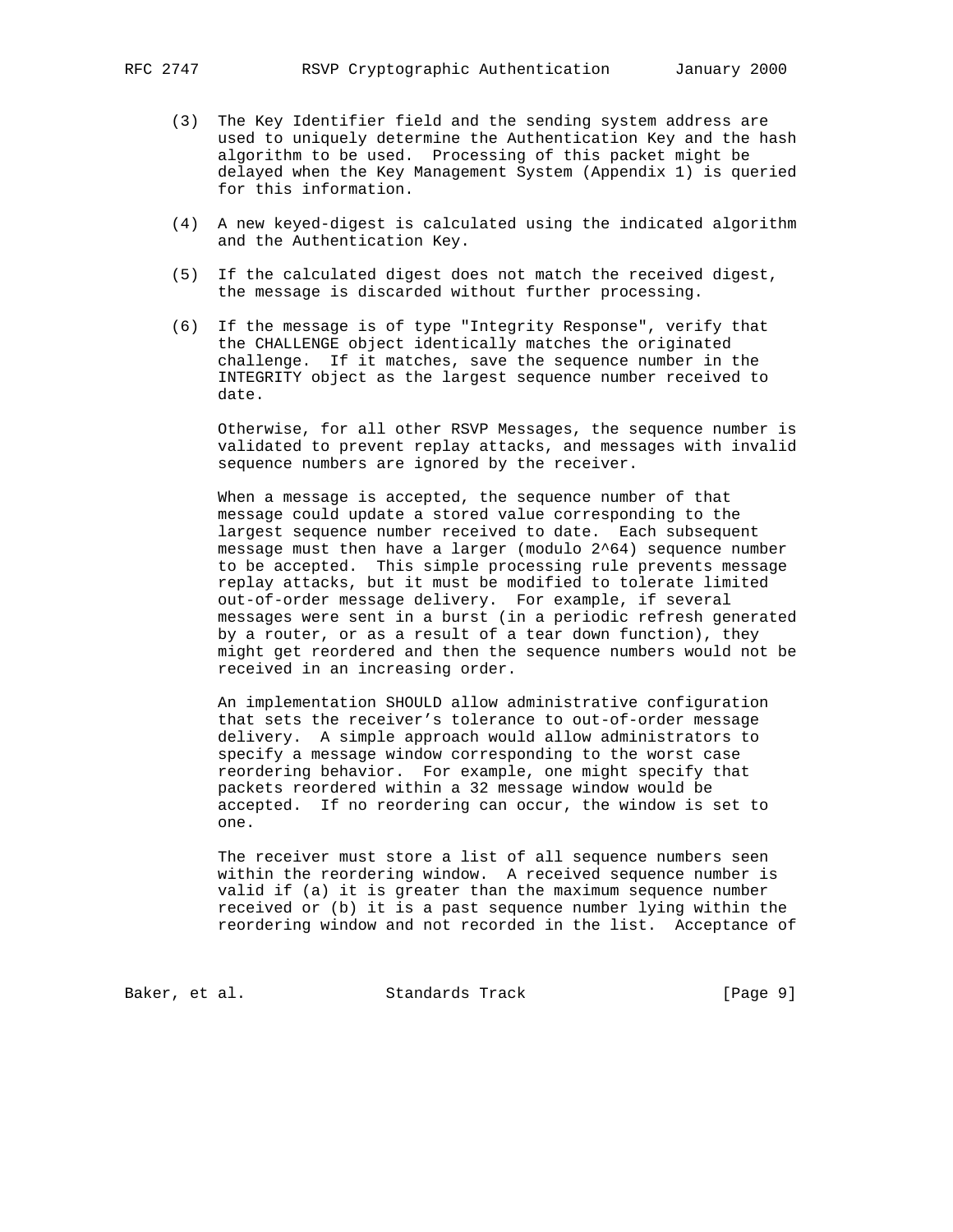a sequence number implies adding it to the list and removing a number from the lower end of the list. Messages received with sequence numbers lying below the lower end of the list or marked seen in the list are discarded.

 When an "Integrity Challenge" message is received on a secured sending interface it is processed in the following manner:

- (1) An "Integrity Response" message is formed using the Challenge object received in the challenge message.
- (2) The message is sent back to the receiver, based on the source IP address of the challenge message, using the "Message Generation" steps outlined above. The selection of the Authentication Key and the hash algorithm to be used is determined by the key identifier supplied in the challenge message.
- 4.3. Integrity Handshake at Restart or Initialization of the Receiver

 To obtain the starting sequence number for a live Authentication Key, the receiver MAY initiate an integrity handshake with the sender. This handshake consists of a receiver's Challenge and the sender's Response, and may be either initiated during restart or postponed until a message signed with that key arrives.

 Once the receiver has decided to initiate an integrity handshake for a particular Authentication Key, it identifies the sender using the sending system's address configured in the corresponding security association. The receiver then sends an RSVP Integrity Challenge message to the sender. This message contains the Key Identifier to identify the sender's key and MUST have a unique challenge cookie that is based on a local secret to prevent guessing. see Section 2.5.3 of [4]). It is suggested that the cookie be an MD5 hash of a local secret and a timestamp to provide uniqueness (see Section 9).

 An RSVP Integrity Challenge message will carry a message type of 11. The message format is as follows:

<Integrity Challenge message> ::= <Common Header> <CHALLENGE>

Baker, et al. Standards Track [Page 10]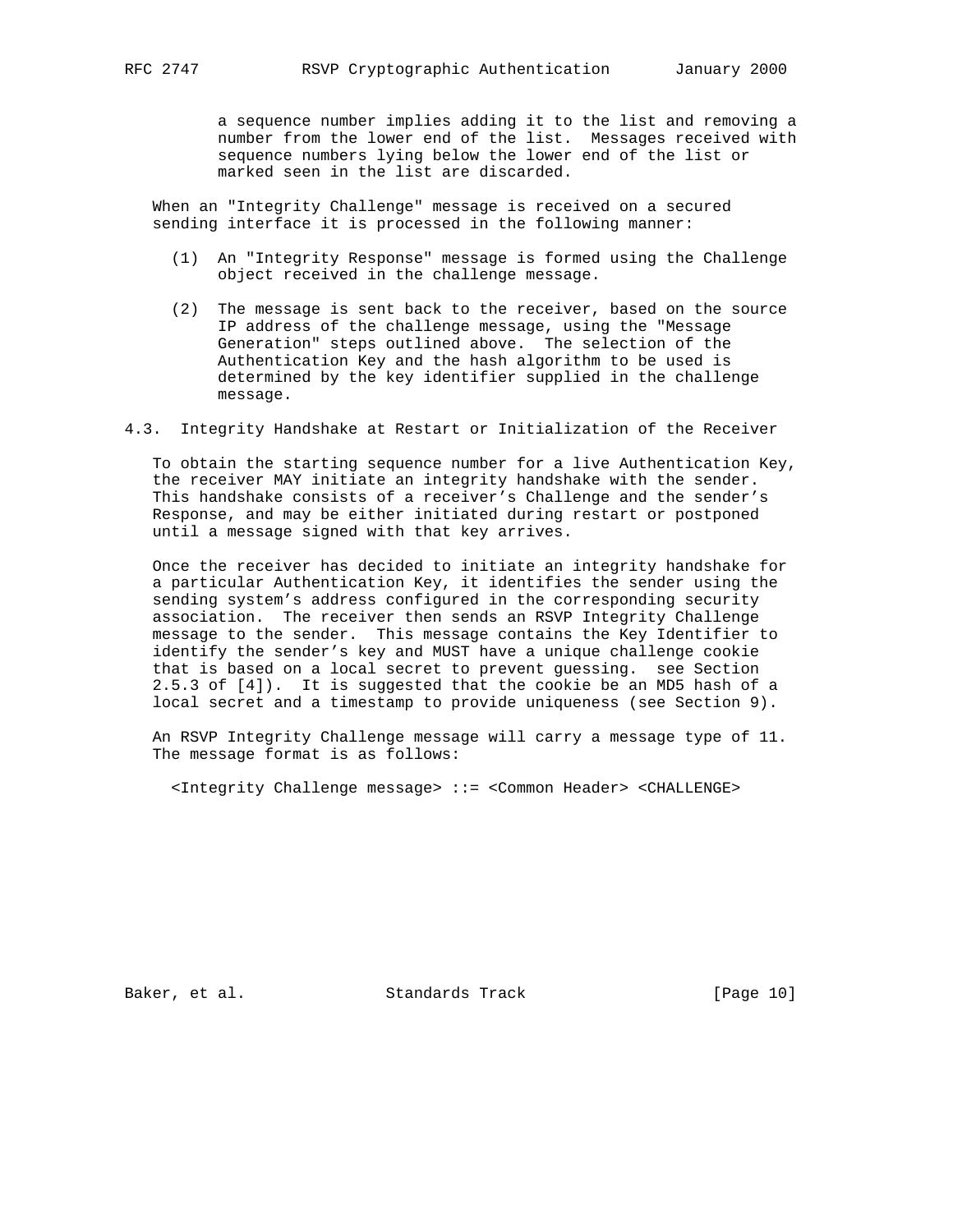he CHALLENGE object has the following format:

CHALLENGE Object: Class = 64, C-Type = 1

| 0 (Reserved) |                  |  |
|--------------|------------------|--|
|              |                  |  |
|              | Key Identifier   |  |
|              | Challenge Cookie |  |
|              |                  |  |

 The sender accepts the "Integrity Challenge" without doing an integrity check. It returns an RSVP "Integrity Response" message that contains the original CHALLENGE object. It also includes an INTEGRITY object, signed with the key specified by the Key Identifier included in the "Integrity Challenge".

 An RSVP Integrity Response message will carry a message type of 12. The message format is as follows:

 <Integrity Response message> ::= <Common Header> <INTEGRITY> <CHALLENGE>

 The "Integrity Response" message is accepted by the receiver (challenger) only if the returned CHALLENGE object matches the one sent in the "Integrity Challenge" message. This prevents replay of old "Integrity Response" messages. If the match is successful, the receiver saves the Sequence Number from the INTEGRITY object as the latest sequence number received with the key identifier included in the CHALLENGE.

 If a response is not received within a given period of time, the challenge is repeated. When the integrity handshake successfully completes, the receiver begins accepting normal RSVP signaling messages from that sender and ignores any other "Integrity Response" messages.

 The Handshake Flag (HF) is used to allow implementations the flexibility of not including the integrity handshake mechanism. By setting this flag to 1, message senders that implement the integrity handshake distinguish themselves from those that do not. Receivers SHOULD NOT attempt to handshake with senders whose INTEGRITY object has  $HF = 0$ .

Baker, et al. Standards Track [Page 11]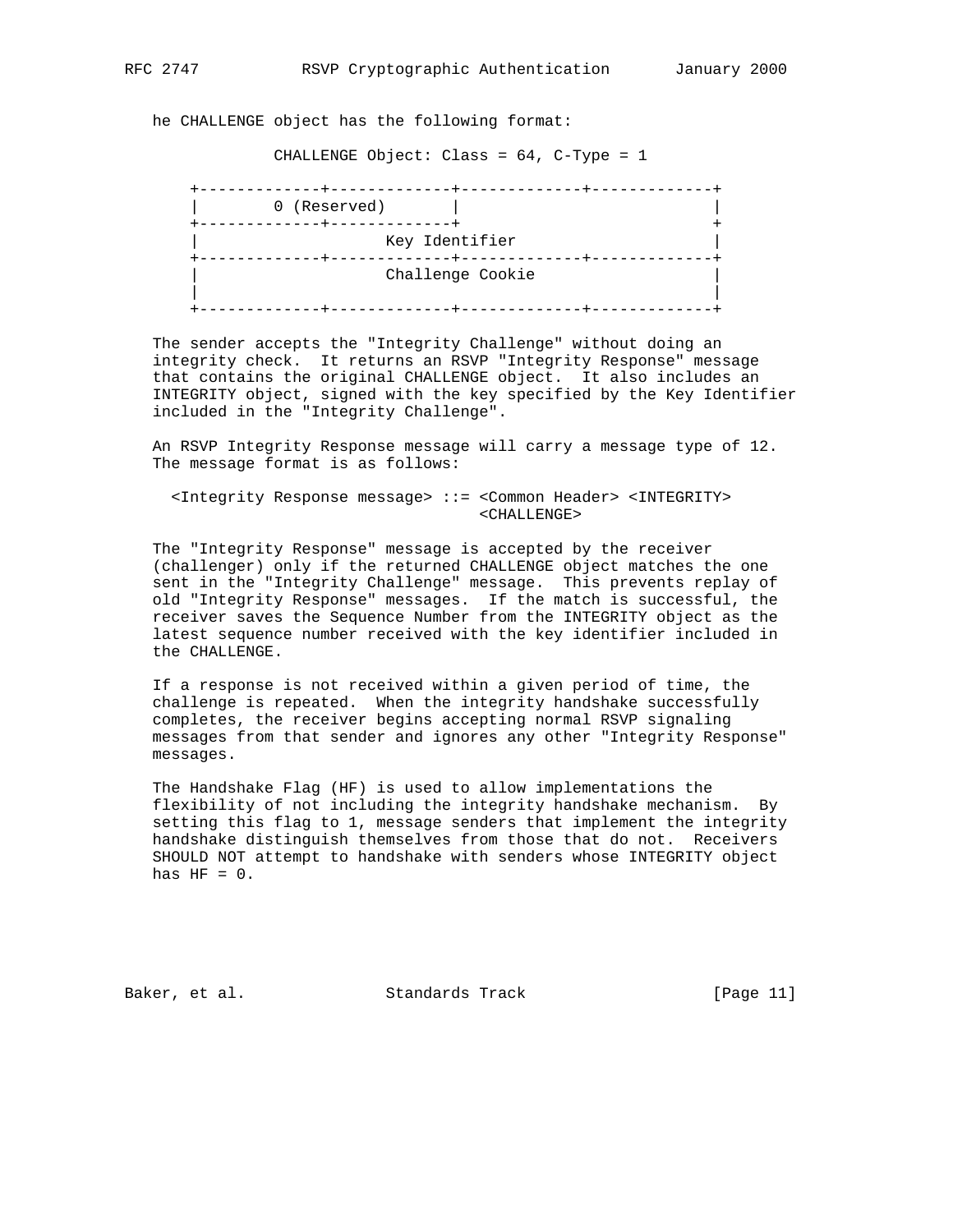An integrity handshake may not be necessary in all environments. A common use of RSVP integrity will be between peering domain routers, which are likely to be processing a steady stream of RSVP messages due to aggregation effects. When a router restarts after a crash, valid RSVP messages from peering senders will probably arrive within a short time. Assuming that replay messages are injected into the stream of valid RSVP messages, there may be only a small window of opportunity for a replay attack before a valid message is processed. This valid message will set the largest sequence number seen to a value greater than any number that had been stored prior to the crash, preventing any further replays.

 On the other hand, not using an integrity handshake could allow exposure to replay attacks if there is a long period of silence from a given sender following a restart of a receiver. Hence, it SHOULD be an administrative decision whether or not the receiver performs an integrity handshake with senders that are willing to respond to "Integrity Challenge" messages, and whether it accepts any messages from senders that refuse to do so. These decisions will be based on assumptions related to a particular network environment.

#### 5. Key Management

 It is likely that the IETF will define a standard key management protocol. It is strongly desirable to use that key management protocol to distribute RSVP Authentication Keys among communicating RSVP implementations. Such a protocol would provide scalability and significantly reduce the human administrative burden. The Key Identifier can be used as a hook between RSVP and such a future protocol. Key management protocols have a long history of subtle flaws that are often discovered long after the protocol was first described in public. To avoid having to change all RSVP implementations should such a flaw be discovered, integrated key management protocol techniques were deliberately omitted from this specification.

# 5.1. Key Management Procedures

 Each key has a lifetime associated with it that is recorded in all systems (sender and receivers) configured with that key. The concept of a "key lifetime" merely requires that the earliest (KeyStartValid) and latest (KeyEndValid) times that the key is valid be programmable in a way the system understands. Certain key generation mechanisms, such as Kerberos or some public key schemes, may directly produce ephemeral keys. In this case, the lifetime of the key is implicitly defined as part of the key.

Baker, et al. Standards Track [Page 12]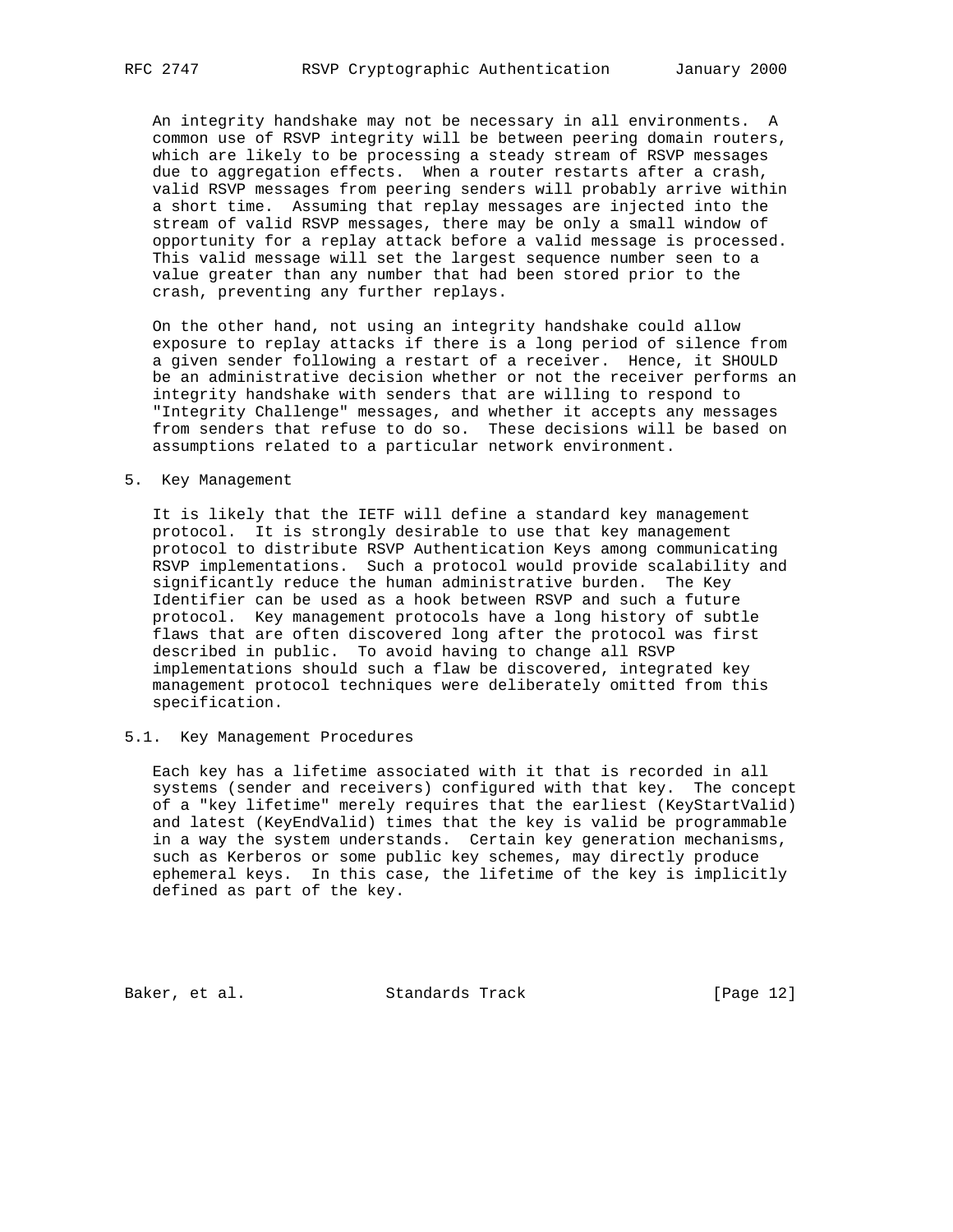In general, no key is ever used outside its lifetime (but see Section 5.3). Possible mechanisms for managing key lifetime include the Network Time Protocol and hardware time-of-day clocks.

 To maintain security, it is advisable to change the RSVP Authentication Key on a regular basis. It should be possible to switch the RSVP Authentication Key without loss of RSVP state or denial of reservation service, and without requiring people to change all the keys at once. This requires an RSVP implementation to support the storage and use of more than one active RSVP Authentication Key at the same time. Hence both the sender and receivers might have multiple active keys for a given security association.

 Since keys are shared between a sender and (possibly) multiple receivers, there is a region of uncertainty around the time of key switch-over during which some systems may still be using the old key and others might have switched to the new key. The size of this uncertainty region is related to clock synchrony of the systems. Administrators should configure the overlap between the expiration time of the old key (KeyEndValid) and the validity of the new key (KeyStartValid) to be at least twice the size of this uncertainty interval. This will allow the sender to make the key switch-over at the midpoint of this interval and be confident that all receivers are now accepting the new key. For the duration of the overlap in key lifetimes, a receiver must be prepared to authenticate messages using either key.

 During a key switch-over, it will be necessary for each receiver to handshake with the sender using the new key. As stated before, a receiver has the choice of initiating a handshake during the switchover or postponing the handshake until the receipt of a message using that key.

5.2. Key Management Requirements

Requirements on an implementation are as follows:

- o It is strongly desirable that a hypothetical security breach in one Internet protocol not automatically compromise other Internet protocols. The Authentication Key of this specification SHOULD NOT be stored using protocols or algorithms that have known flaws.
- o An implementation MUST support the storage and use of more than one key at the same time, for both sending and receiving systems.

Baker, et al. Standards Track [Page 13]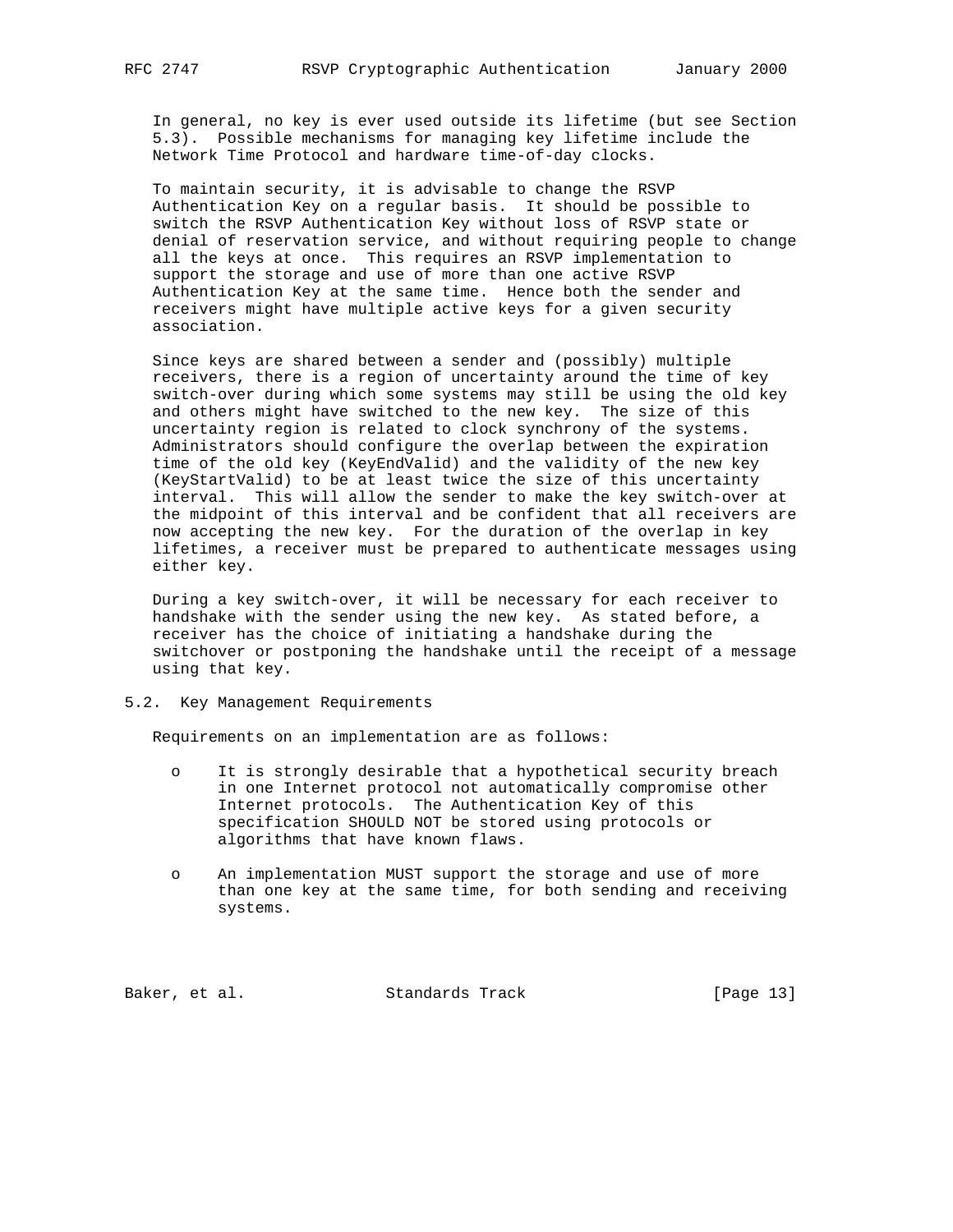- o An implementation MUST associate a specific lifetime (i.e., KeyStartValid and KeyEndValid) with each key and the corresponding Key Identifier.
- o An implementation MUST support manual key distribution (e.g., the privileged user manually typing in the key, key lifetime, and key identifier on the console). The lifetime may be infinite.
- o If more than one algorithm is supported, then the implementation MUST require that the algorithm be specified for each key at the time the other key information is entered.
- o Keys that are out of date MAY be automatically deleted by the implementation.
- o Manual deletion of active keys MUST also be supported.
- o Key storage SHOULD persist across a system restart, warm or cold, to ease operational usage.

#### 5.3. Pathological Case

 It is possible that the last key for a given security association has expired. When this happens, it is unacceptable to revert to an unauthenticated condition, and not advisable to disrupt current reservations. Therefore, the system should send a "last authentication key expiration" notification to the network manager and treat the key as having an infinite lifetime until the lifetime is extended, the key is deleted by network management, or a new key is configured.

6. Conformance Requirements

 To conform to this specification, an implementation MUST support all of its aspects. The HMAC-MD5 authentication algorithm defined in [7] MUST be implemented by all conforming implementations. A conforming implementation MAY also support other authentication algorithms such as NIST's Secure Hash Algorithm (SHA). Manual key distribution as described above MUST be supported by all conforming implementations. All implementations MUST support the smooth key roll over described under "Key Management Procedures."

 Implementations SHOULD support a standard key management protocol for secure distribution of RSVP Authentication Keys once such a key management protocol is standardized by the IETF.

Baker, et al. Standards Track [Page 14]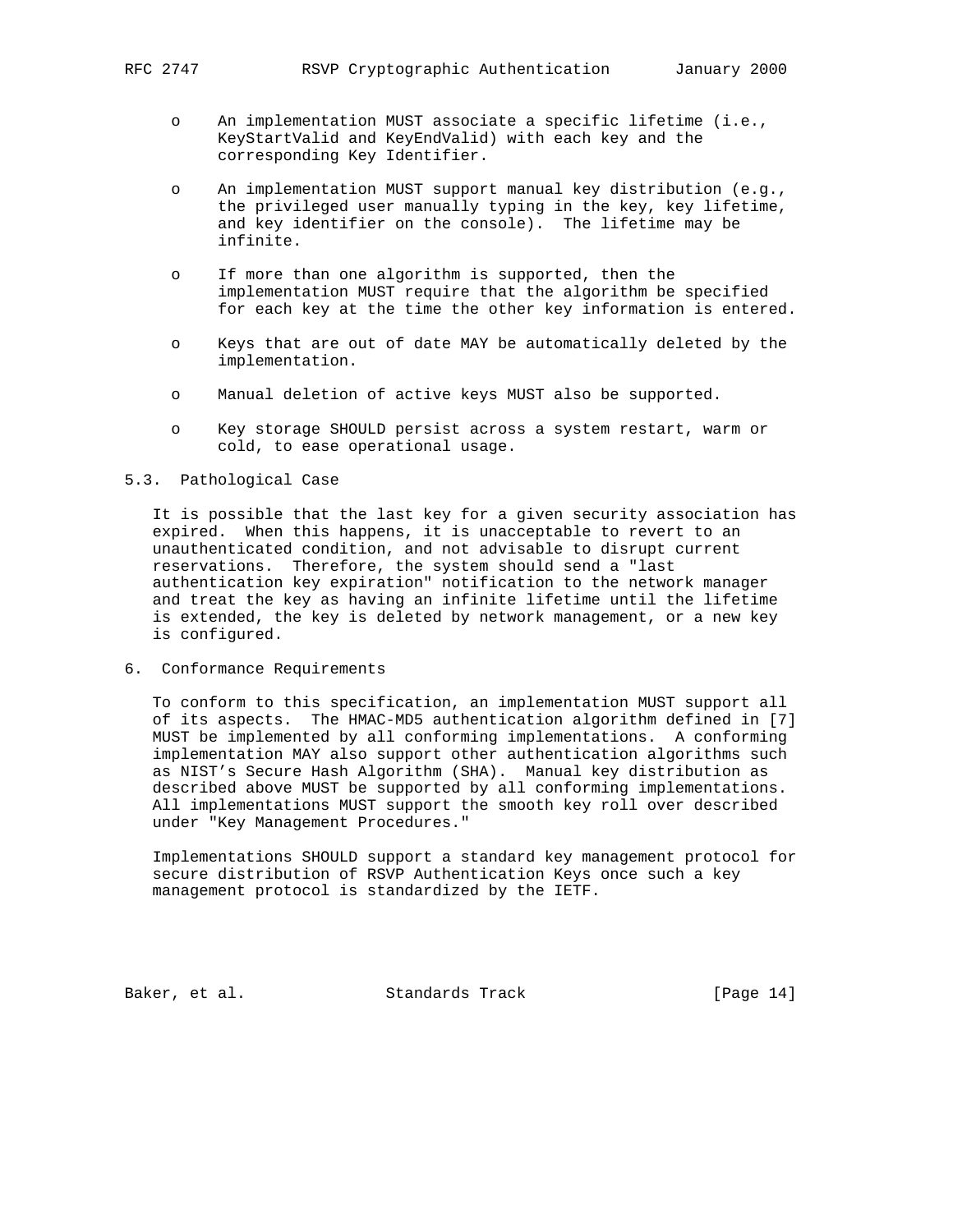# 7. Kerberos generation of RSVP Authentication Keys

 Kerberos[10] MAY be used to generate the RSVP Authentication key used in generating a signature in the Integrity Object sent from a RSVP sender to a receiver. Kerberos key generation avoids the use of shared keys between RSVP senders and receivers such as hosts and routers. Kerberos allows for the use of trusted third party keying relationships between security principals (RSVP sender and receivers) where the Kerberos key distribution center(KDC) establishes an ephemeral session key that is subsequently shared between RSVP sender and receivers. In the multicast case all receivers of a multicast RSVP message MUST share a single key with the KDC (e.g. the receivers are in effect the same security principal with respect to Kerberos).

 The Key information determined by the sender MAY specify the use of Kerberos in place of configured shared keys as the mechanism for establishing a key between the sender and receiver. The Kerberos identity of the receiver is established as part of the sender's interface configuration or it can be established through other mechanisms. When generating the first RSVP message for a specific key identifier the sender requests a Kerberos service ticket and gets back an ephemeral session key and a Kerberos ticket from the KDC. The sender encapsulates the ticket and the identity of the sender in an Identity Policy Object[2]. The sender includes the Policy Object in the RSVP message. The session key is then used by the sender as the RSVP Authentication key in section 4.1 step (3) and is stored as Key information associated with the key identifier.

 Upon RSVP Message reception, the receiver retrieves the Kerberos Ticket from the Identity Policy Object, decrypts the ticket and retrieves the session key from the ticket. The session key is the same key as used by the sender and is used as the key in section 4.2 step (3). The receiver stores the key for use in processing subsequent RSVP messages.

 Kerberos tickets have lifetimes and the sender MUST NOT use tickets that have expired. A new ticket MUST be requested and used by the sender for the receiver prior to the ticket expiring.

7.1. Optimization when using Kerberos Based Authentication

 Kerberos tickets are relatively long (> 500 bytes) and it is not necessary to send a ticket in every RSVP message. The ephemeral session key can be cached by the sender and receiver and can be used for the lifetime of the Kerberos ticket. In this case, the sender only needs to include the Kerberos ticket in the first Message generated. Subsequent RSVP messages use the key identifier to

Baker, et al. Standards Track [Page 15]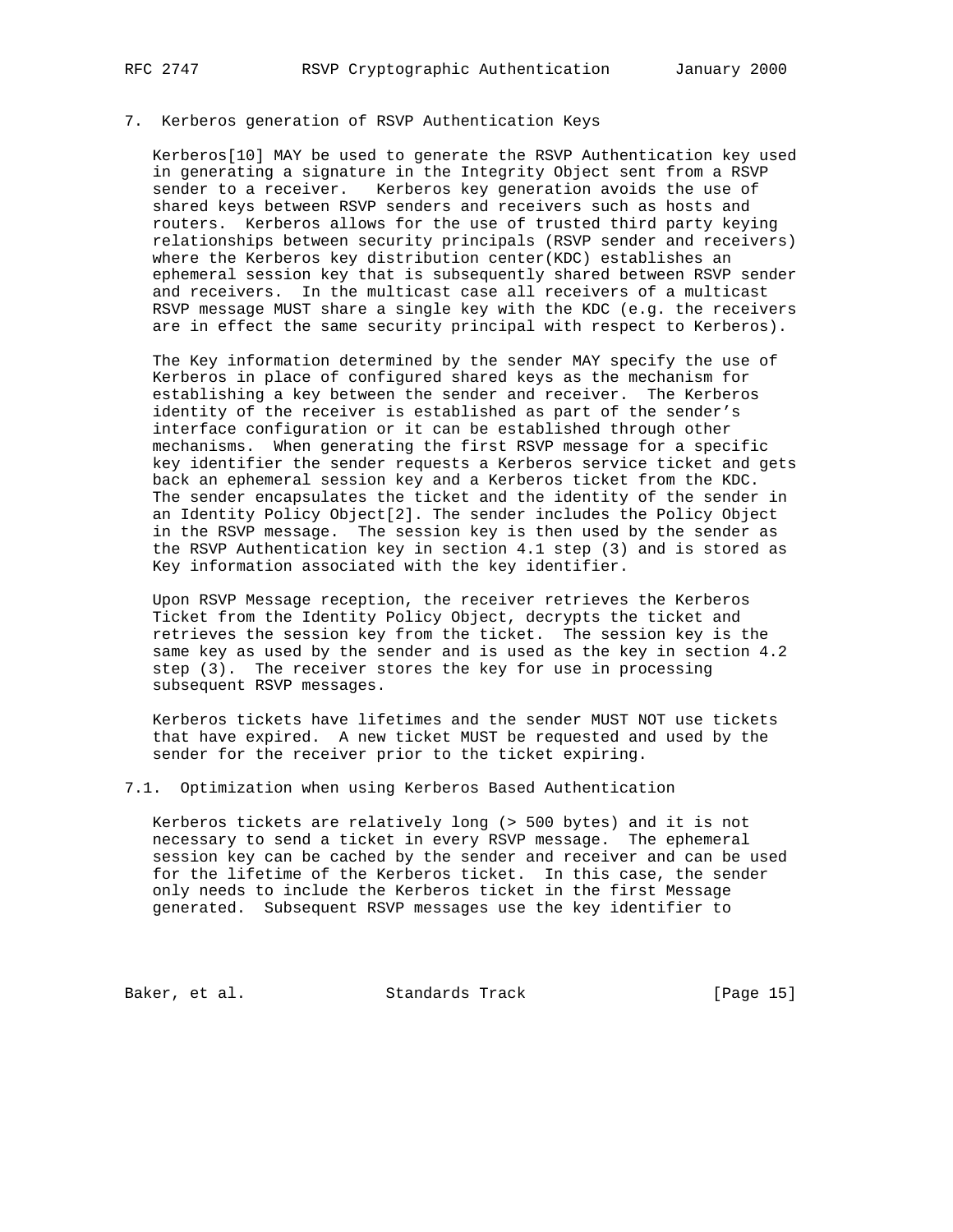retrieve the cached key (and optionally other identity information) instead of passing tickets from sender to receiver in each RSVP message.

 A receiver may not have cached key state with an associated Key Identifier due to reboot or route changes. If the receiver's policy indicates the use of Kerberos keys for integrity checking, the receiver can send an integrity Challenge message back to the sender. Upon receiving an integrity Challenge message a sender MUST send an Identity object that includes the Kerberos ticket in the integrity Response message, thereby allowing the receiver to retrieve and store the session key from the Kerberos ticket for subsequent Integrity checking.

8. Acknowledgments

 This document is derived directly from similar work done for OSPF and RIP Version II, jointly by Ran Atkinson and Fred Baker. Significant editing was done by Bob Braden, resulting in increased clarity. Significant comments were submitted by Steve Bellovin, who actually understands this stuff. Matt Crawford and Dan Harkins helped revise the document.

# 9. References

- [1] Braden, R., Zhang, L., Berson, S., Herzog, S. and S. Jamin, "Resource ReSerVation Protocol (RSVP) -- Version 1 Functional Specification", RFC 2205, September 1997.
- [2] Yadav, S., et al., "Identity Representation for RSVP", RFC 2752, January 2000.
- [3] Atkinson, R. and S. Kent, "Security Architecture for the Internet Protocol", RFC 2401, November 1998.
- [4] Maughan, D., Schertler, M., Schneider, M. and J. Turner, "Internet Security Association and Key Management Protocol (ISAKMP)", RFC 2408, November 1998.
- [5] Kent, S. and R. Atkinson, "IP Authentication Header", RFC 2402, November 1998.
- [6] Kent, S. and R. Atkinson, "IP Encapsulating Security Payload (ESP)", RFC 2406, November 1998.
- [7] Krawczyk, H., Bellare, M. and R. Canetti, "HMAC: Keyed-Hashing for Message Authentication", RFC 2104, March 1996.

Baker, et al. Standards Track [Page 16]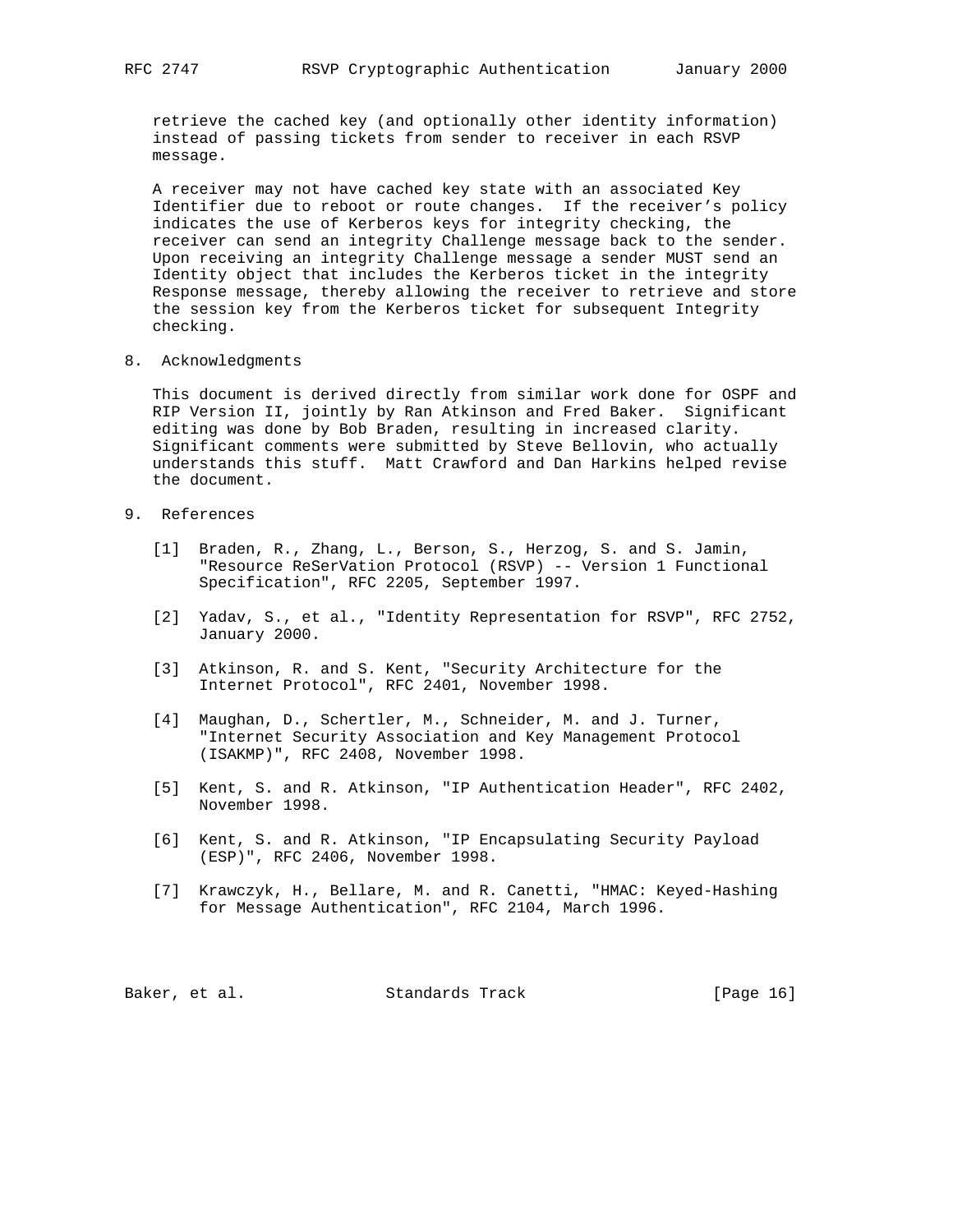- [8] Bradner, S., "Key words for use in RFCs to Indicate Requirement Levels", BCP 14, RFC 2119, March 1997.
- [9] Postel, J., "Transmission Control Protocol", STD 7, RFC 793, September 1981.
- [10] Kohl, J. and C. Neuman, "The Kerberos Network Authentication Service (V5)", RFC 1510, September 1993.
- 10. Security Considerations

 This entire memo describes and specifies an authentication mechanism for RSVP that is believed to be secure against active and passive attacks.

 The quality of the security provided by this mechanism depends on the strength of the implemented authentication algorithms, the strength of the key being used, and the correct implementation of the security mechanism in all communicating RSVP implementations. This mechanism also depends on the RSVP Authentication Keys being kept confidential by all parties. If any of these assumptions are incorrect or procedures are insufficiently secure, then no real security will be provided to the users of this mechanism.

 While the handshake "Integrity Response" message is integrity checked, the handshake "Integrity Challenge" message is not. This was done intentionally to avoid the case when both peering routers do not have a starting sequence number for each other's key. Consequently, they will each keep sending handshake "Integrity Challenge" messages that will be dropped by the other end. Moreover, requiring only the response to be integrity-checked eliminates a dependency on an security association in the opposite direction.

 This, however, lets an intruder generate fake handshaking challenges with a certain challenge cookie. It could then save the response and attempt to play it against a receiver that is in recovery. If it was lucky enough to have guessed the challenge cookie used by the receiver at recovery time it could use the saved response. This response would be accepted, since it is properly signed, and would have a smaller sequence number for the sender because it was an old message. This opens the receiver up to replays. Still, it seems very difficult to exploit. It requires not only guessing the challenge cookie (which is based on a locally known secret) in advance, but also being able to masquerade as the receiver to generate a handshake "Integrity Challenge" with the proper IP address and not being caught.

Baker, et al. Standards Track [Page 17]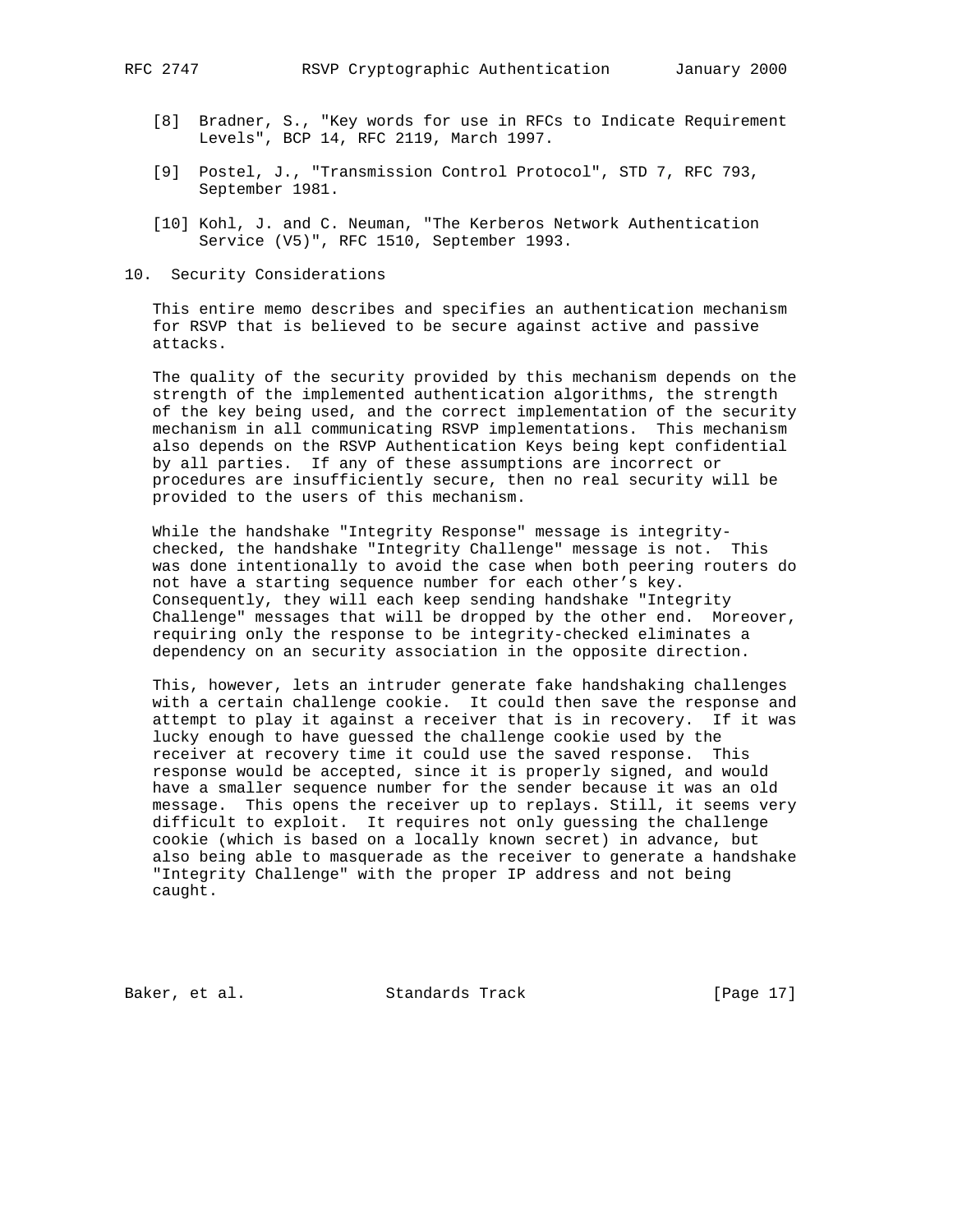Confidentiality is not provided by this mechanism. If confidentiality is required, IPSEC ESP [6] may be the best approach, although it is subject to the same criticisms as IPSEC Authentication, and therefore would be applicable only in specific environments. Protection against traffic analysis is also not provided. Mechanisms such as bulk link encryption might be used when protection against traffic analysis is required.

# 11. Authors' Addresses

 Fred Baker Cisco Systems 519 Lado Drive Santa Barbara, CA 93111

 Phone: (408) 526-4257 EMail: fred@cisco.com

 Bob Lindell USC Information Sciences Institute 4676 Admiralty Way Marina del Rey, CA 90292

 Phone: (310) 822-1511 EMail: lindell@ISI.EDU

 Mohit Talwar Microsoft Corporation One Microsoft Way Redmond, WA 98052

 Phone: +1 425 705 3131 EMail: mohitt@microsoft.com

Baker, et al. Standards Track [Page 18]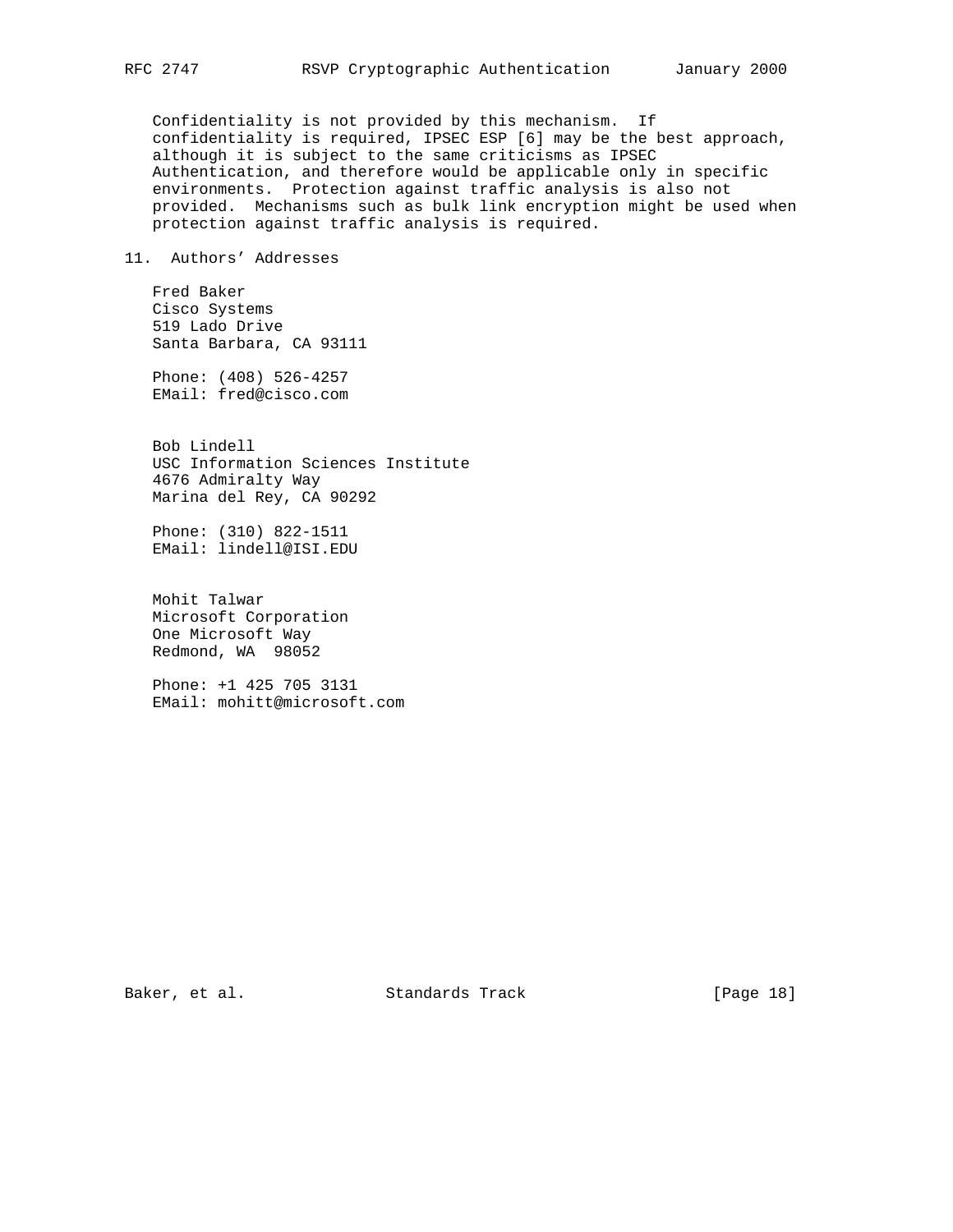12. Appendix 1: Key Management Interface

 This appendix describes a generic interface to Key Management. This description is at an abstract level realizing that implementations may need to introduce small variations to the actual interface.

 At the start of execution, RSVP would use this interface to obtain the current set of relevant keys for sending and receiving messages. During execution, RSVP can query for specific keys given a Key Identifier and Source Address, discover newly created keys, and be informed of those keys that have been deleted. The interface provides both a polling and asynchronous upcall style for wider applicability.

12.1. Data Structures

 Information about keys is returned using the following KeyInfo data structure:

KeyInfo {

 Key Type (Send or Receive) KeyIdentifier Key Authentication Algorithm Type and Mode KeyStartValid KeyEndValid Status (Active or Deleted) Outgoing Interface (for Send only) Other Outgoing Security Association Selection Criteria (for Send only, optional) Sending System Address (for Receive Only)

12.2. Default Key Table

}

 This function returns a list of KeyInfo data structures corresponding to all of the keys that are configured for sending and receiving RSVP messages and have an Active Status. This function is usually called at the start of execution but there is no limit on the number of times that it may be called.

KM\_DefaultKeyTable() -> KeyInfoList

Baker, et al. Standards Track [Page 19]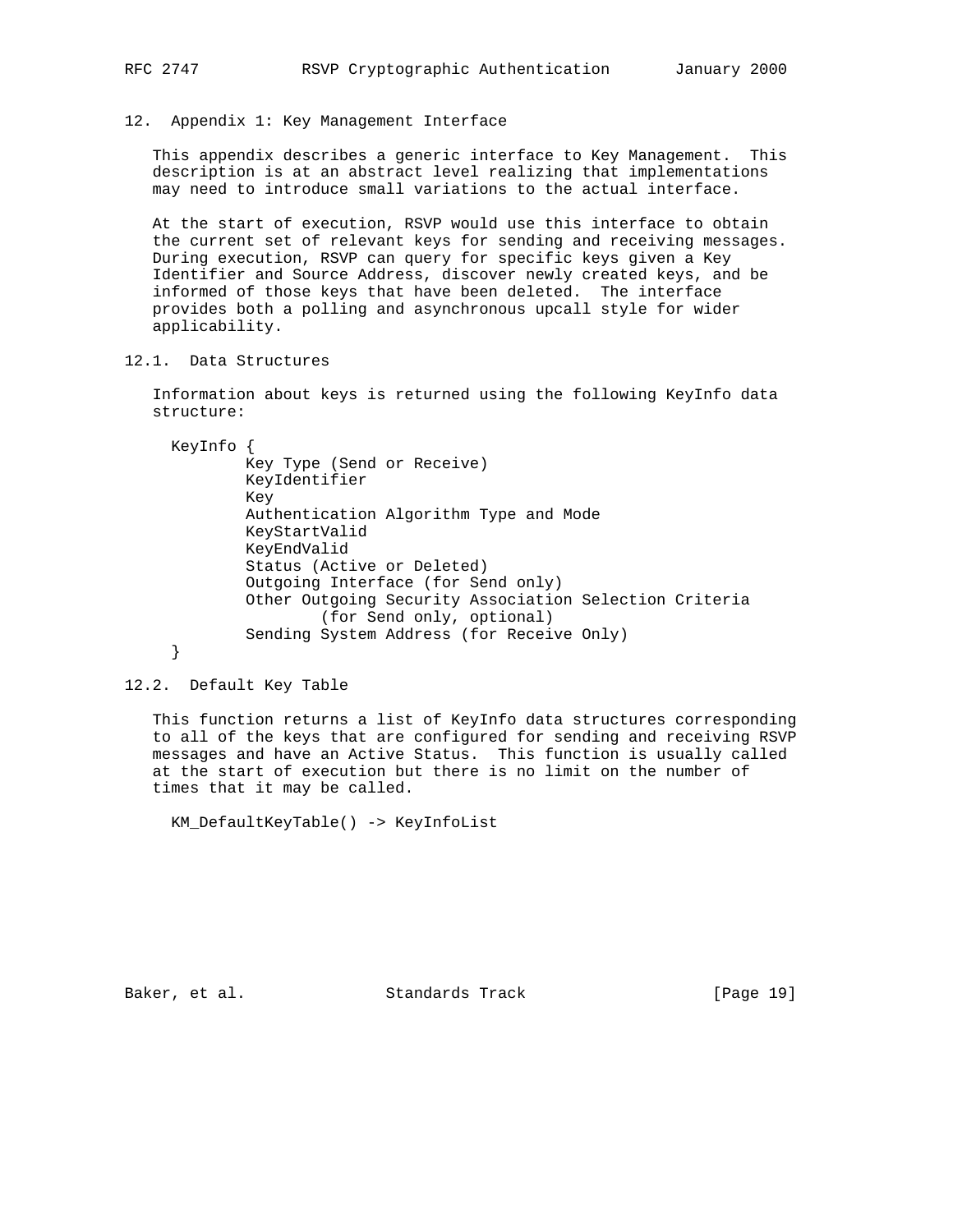12.3. Querying for Unknown Receive Keys

 When a message arrives with an unknown Key Identifier and Sending System Address pair, RSVP can use this function to query the Key Management System for the appropriate key. The status of the element returned, if any, must be Active.

KM\_GetRecvKey( INTEGRITY Object, SrcAddress ) -> KeyInfo

12.4. Polling for Updates

 This function returns a list of KeyInfo data structures corresponding to any incremental changes that have been made to the default key table or requested keys since the last call to either KM\_KeyTablePoll, KM\_DefaultKeyTable, or KM\_GetRecvKey. The status of some elements in the returned list may be set to Deleted.

KM\_KeyTablePoll() -> KeyInfoList

12.5. Asynchronous Upcall Interface

 Rather than repeatedly calling the KM\_KeyTablePoll(), an implementation may choose to use an asynchronous event model. This function registers interest to key changes for a given Key Identifier or for all keys if no Key Identifier is specified. The upcall function is called each time a change is made to a key.

KM\_KeyUpdate ( Function [, KeyIdentifier ] )

where the upcall function is parameterized as follows:

Function ( KeyInfo )

Baker, et al. Standards Track [Page 20]